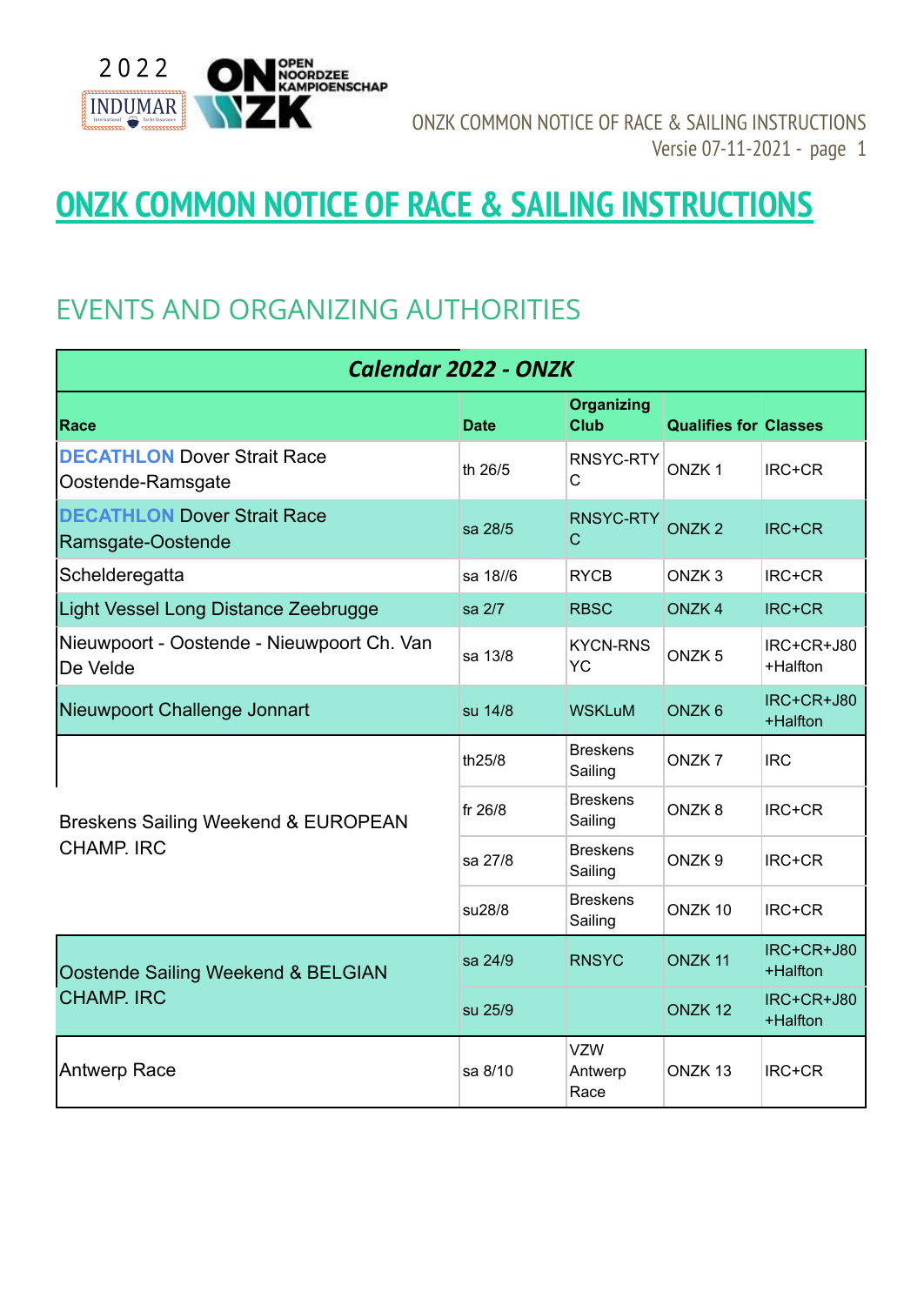

## COVID chapter

- Although it is still possible that COVID-19 will continue to affect our freedom of movement and sailing in 2022, the organizing committee and organizing clubs take the view that we should make all the arrangements as if a full ONZK calendar will be raced, as to allow the maximum possible and not reduce our possibilities upfront. In *case of pandemic-control issues or measures should arise, each organising club will evaluate if they can* organise their event in a safe way, and which restrictions will apply. Organizing clubs will decide on go/no go *no later than two weeks before the first race day of their event.*
- *● In case of annulation all organizing clubs will refund 100% of entry fees paid.*

### General recommendations to the Organizing Authorities and participants.

The ONZK organization urges the Organizing Authorities of all racing days to take measures to attract as much *participants as possible and suggests, between others:*

- *Keep the entry fees as low as possible.*
- *Encourage an amicable and enjoyable post-racing atmosphere, on the pontoons in benign weather or in a* protected area close to the boats otherwise. Mooring the boats as close together as possible is appreciated. *Some free drinks and food are preferred over polo shirts.*
- *Treat CR and IRC classes in an equivalent way. (prize giving, care for good racing courses)*
- Except for long distance racing days, the CR class is best served with two coastal courses with a target time of approx. 120 minutes (max 150 minutes). This requires a shorter course for the race group (defined in § 17) of *CR yachts with the lowest TCF's.*
- Except for long distance racing days, the IRC class is best served with a mixture of upwind-downwind- and *coastal races. Upwind-downwind courses for IRC should preferably consist of 2 upwind and 2 downwind loops* with a target time of 75 minutes to maximum 90 minutes, which also requires a shorter loop for the race *group (defined in §17) of IRC yachts with the lowest TCC's.*
- *The ONZK organization advises the Organizing Authorities to verify a number of measurements on rigs and* sails of at least one yacht in the top three of IRC 1-2 group and same for IRC 3 group. The yachts to be checked are chosen by lot or at the discretion of the Organizing Authority. When a measurer concludes that a yacht does not comply with her measurement certificate, the fees for a new measurement are to be paid by this *yacht. The measurer will report to the jury and the IRC rules will be applied.*
- Consider creating a WhatsApp group to which all skippers are invited to participate, this will ease and improve communication about your event.
- In general, ONZK-participants are not professional sailors. It is advised to be detailed and explicit in SI (e.g., clearly instruct whether a mark is to be "rounded" or "left" to port or starboard) and to communicate *abundantly over VHF (in English). Do consider organizing a sailor briefing each morning before going afloat.*

## ONZK COMMON NOTICE OF RACE & SAILING INSTRUCTIONS

These "Common notice of race and sailing instructions" will apply to all regattas selective for the Indumar Open North Sea Championship 2022 except if overruled by local notices or instructions.

Each Organizing Authority will also provide its own notice of race, and its own sailing instructions to complete these "Common notice of race and sailing instructions". These own Notice of Race and Sailing Instructions will be further called "Local Notice of Race" and "Local Sailing Instructions".

Times given in these "All events notice and sailing instructions "or in any other instructions concerning the races are referring to the official local times in 24-hours format.

[NP] denotes that a breach of this rule will not be grounds for a protest or a request for redress by a boat. [SP] denotes a rule for which a standard penalty may be applied by the race committee without a hearing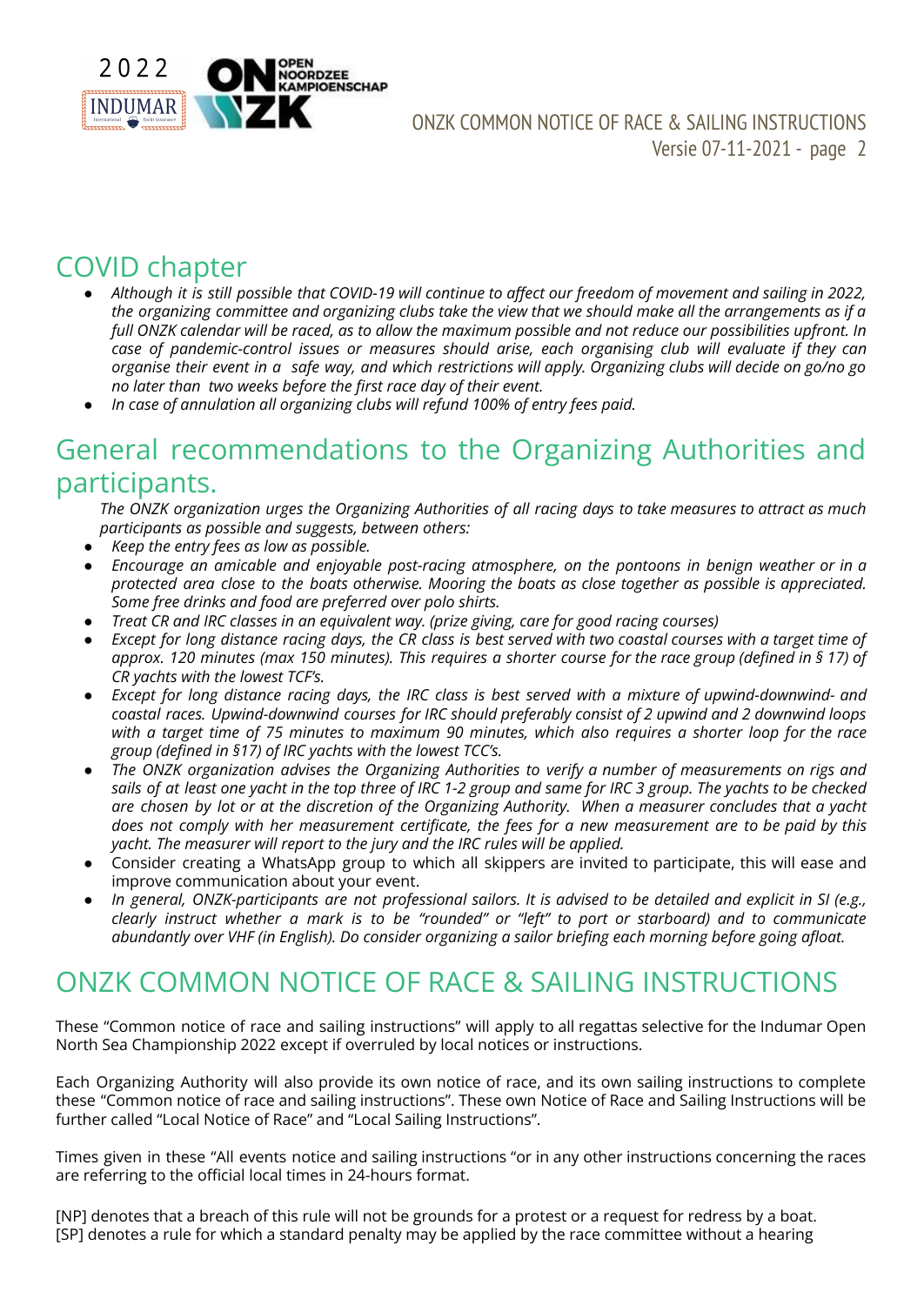

## COMMON NOTICE OF RACE

#### 1 RULES

- 1. The event is governed by the rules as defined in The Racing Rules of Sailing.
- 2. The WORLD SAILING Offshore Special Regulations, Category 4, changed so that a heavy-weather jib is not required to be on board. If Offshore Regulations with a category different from 4 or with a life raft are required, this will be stated in the local notice of race of the relevant event.
- 3. The IRC Rules 2022 for yachts sailing in IRC: under rule 87 the following IRC rules have been changed:
	- a) where IRC Rule 21.1.5(e) is replaced by "A spare mainsail may be used as a racing replacement when the race committee notifies so on the official notice board".
		- b) where IRC Rule 21.1.5(d) is completed by "It is not compulsory to carry the spare mainsail on board on the other days of the regatta.".
		- c) where IRC Rule 22.4.2 is replaced by "The maximum number of crew that may sail aboard a boat shall be the Crew Number printed on her certificate, without weight limit. This crew number may be exceeded as long as the total crew weight does not exceed 85kg multiplied by the Crew Number printed on the boat certificate.".
	- d) IRC Rule Part C (advertising permitted) will apply.
- 4. Between sunset and sunrise, or in fog where visibility is limited to 200 meters or less, the rules of Part 2 are replaced by Appendix RV which can be found on <https://www.sailing.org/89586.php>.
- 5. The Belgian national authority prescriptions will apply for events sailed in Belgium.
- 6. The prescriptions of the Belgian Sailing Federation can be found on [https://belgiansailing.be/wp-content/uploads/2020/08/Prescriptions-Belgian-Sailing-RRS-2022-2024-ENG.](https://belgiansailing.be/wp-content/uploads/2020/08/Prescriptions-Belgian-Sailing-RRS-2021-2024-ENG.pdf) [pdf](https://belgiansailing.be/wp-content/uploads/2020/08/Prescriptions-Belgian-Sailing-RRS-2021-2024-ENG.pdf)
- 7. RRS 90.3(e) applies with a time limit of 48 hours. This changes RRS 90.3e
- 2 SAILING INSTRUCTIONS
	- 1. The local sailing instructions will be available as indicated in the local notice of race.
- 3 COMMUNICATION
	- 1. The official notice board is located at as indicated in the local notice of race.
- 4. ELIGIBILITY AND ENTRY
	- 1 The event is open to all boats with a valid IRC or CR measurement certificate except the Schelde regatta of June 26.
	- 2. Eligible boats can enter as indicated in the local notice of race.
- 5. FEES
	- 1. Required fees are as indicated in the local notice of race.
	- 2. The organizing authority will refund the entry fee if the event should be cancelled due to an unpredictable COVID-19 situation.
- 6. SPARE
- 7. ADVERTISING

Boats shall display advertising chosen and supplied by the organizing authority. See World Sailing Advertising Code 20.

- 8. SPARE
- 9. SCHEDULE
	- See local notice of race.
- 10. EQUIPMENT INSPECTION
	- 1 Each boat shall produce a valid rating certificate. The IRC measurement certificate must have been issued at least one week before the regatta
	- 2 Boats may be inspected at any time.
- 11. SPARE
- 12. VENUE
- See local notice of race.
- 13. COURSES
	- See local notice of race.
- 14. PENALTY SYSTEM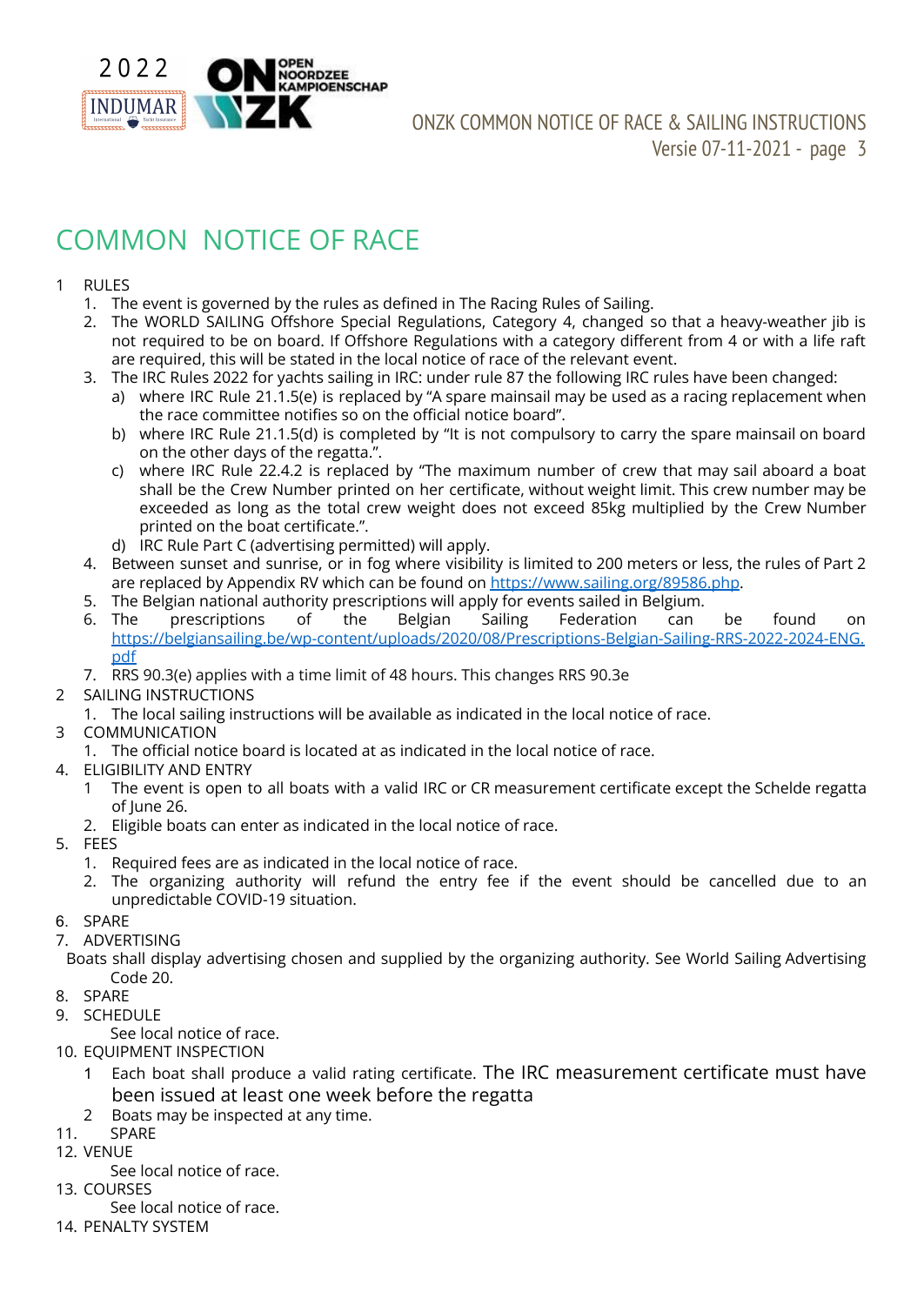

- 1 RRS 44.1 is changed so that a boat may take a One Turn Penalty when she may have broken a rule of Part 2 while racing.
- 2 For a yacht that may have infringed a rule other than a rule of chapter 2, a penalty will be in place. The penalty can be less than disqualification if the protest committee so decides but will not be lower than 10% of the total number of yachts starting, with a minimum of 1 place.
- 3 [DP] RRS 42.1 will be applied. As foreseen in the Fundamental Rule of WORLD SAILING (assistance) or to recover a person who fell overboard, the RRS 42.3(f) (propulsion) allows using the engine or other means of propulsion. Such an incident must be declared at the finish of the race and shall be reported on the race declaration. In case of unforeseen circumstances, a yacht may be in a position whereby she is bound to use the engine or other means of propulsion, so as not to infringe in International Regulations for Preventing Collisions at Sea (IRPCS) or the governing right-of-way rules applicable to the area. Such an incident must be reported on the race declaration. In this case, the jury may announce a penalty or disqualification if it is convinced that the involved yacht gained a significant advantage.
- 15. SCORING
	- 1 RACING DAYS:
		- a) Each racing day is open for yachts with a valid IRC or CR measurement certificate except Thursday August 25 (first day of the European championship IRC in Breskens) which is only open for the ICR-class.
		- b) The ranking for each individual race will be made according to the IRC / *CR* formula time on time whereby Corrected time = Elapsed time x TCC / *TCF.*
		- c) If for an event less than 12 IRC yachts entered, they will all race together as one race group with one result for every racing day of the event. If for an event less CR yachts entered, they will all race together as one race group with one result for every racing day of the event.
		- d) If for an event 12 or more IRC yachts entered, it is for the race committee to decide to split the IRC fleet in two or three race groups, based on the class division as stated in article 6, where each race group shall consist of at least six boats. The results for every racing day of the event will also be made in the same number of race groups. The same race group separation principles apply to the CR fleet.
		- e) The limit of respectively 12 and 6 yachts as determined in art 17.2.2 and 17.2.3 may be altered by the Organizing Authority if this leads to a better distribution of yachts in race groups and course lengths as per the "General recommendations to the Organizing Authorities."
	- 2 MULTIPLE DAYS EVENTS
		- a) The overall score for each event that exists of two or more racing days, will be determined using the "Low Point System" provided in Appendix A4 of RRS. One or more discards can be applied (see Local Notice of Race and Local Sailing Instructions).
		- b) Prizes for the event will be handed out as stated in the Local Notice of Race.
	- 3 OVERALL ONZK RANKING
		- a) The final ONZK ranking will be scored as provided in Appendix A4 of RRS, using the "Low Point System". All racing days will count for the final ONZK ranking, taking into consideration that a yacht should have started in at least 5 out of 13 (12 for CR) racing days to be included in the final ONZK ranking and that the 7 best scores count. When two racing days should be cancelled the final ONZK ranking will be calculated as best 6 of 10 (9 for CR) racing days, when three or more major events should be cancelled the final ONZK ranking will be calculated by taking the 5 best results into account.
		- b) To determine the final ranking of the ONZK, each yacht will receive points equal to his place in the day results of each racing day, whether that day be raced in 1, 2 or 3 IRC or CR groups except for Breskens where each IRC group will receive the points of each racing day splitting up IRC 1, 2 and 3 and after exclusion (at the end of the 2022 season) of boats that only Raced in Breskens before end September 2022.
		- c) A boat that does not start in at least one individual race of a racing day, will score for that day the points of a DNC+1, taking into consideration the maximum number of boats in the race group of her IRC or CR class over the twelve sailing days. This changes rule A9.
		- d) The final ONZK ranking will be made in the following groups:
			- (i) IRC 1: all boats with  $TCC \ge 1.050$
			- (ii) IRC 2 & 3: all boats with  $TCC < 1,050$
			- (iii) CR 1 & 2
			- (iv) CR 3 & 4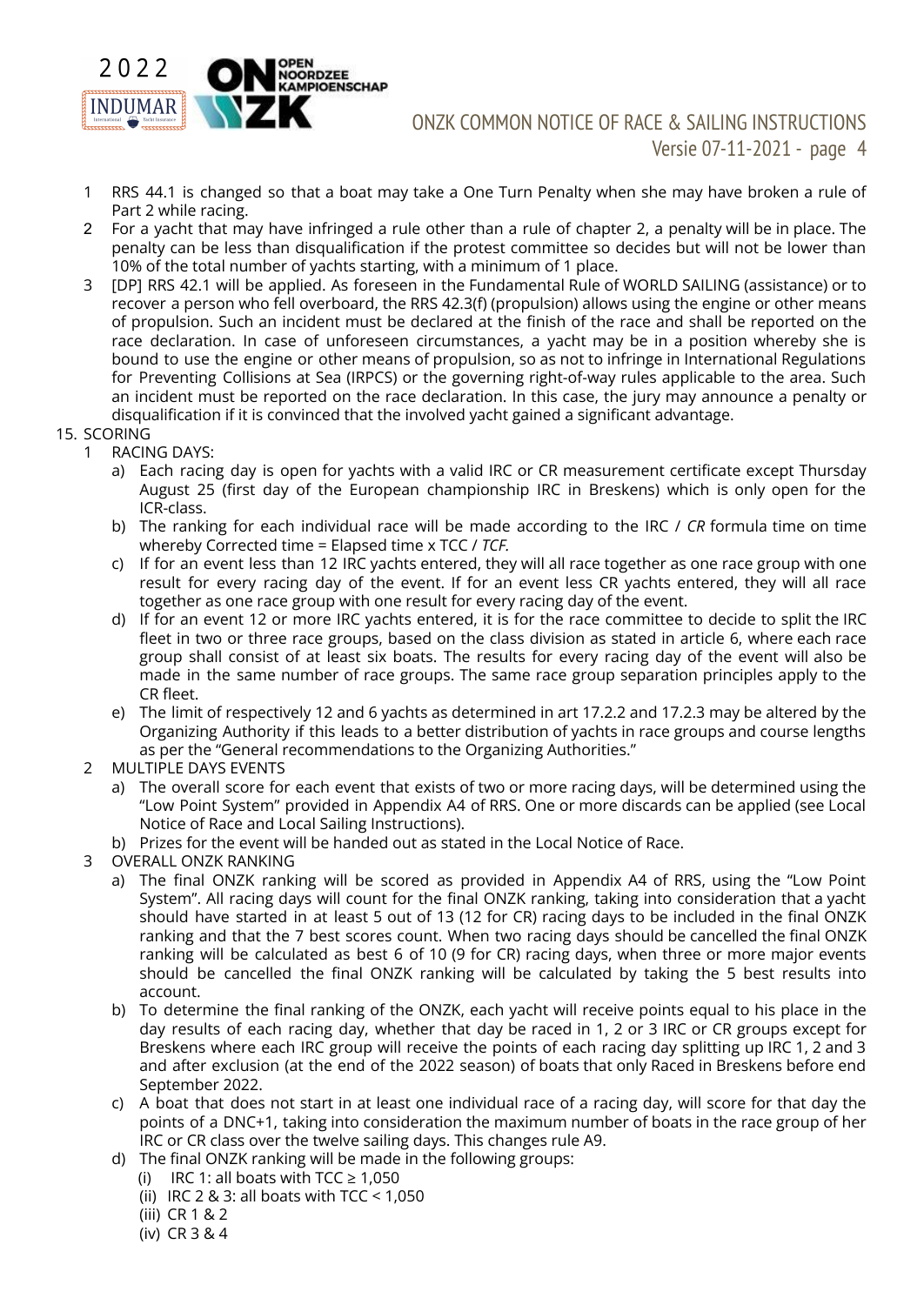

- (v) CR 5 & 6
- (vi) Two-Handed (best 3 results)
- e) When a race or a racing day is cancelled, it will be considered as it did not take place.
- 16. SPARE
- 17. SPARE
- 18. BERTHING
	- 1 [DP] Boats shall be kept in their assigned places while in the boat park harbour.
	- 2 Free berthing facilities are available only for boats that make their reservations at least one week before their arrival in the port and that have paid their entry fees in full. These free berthing facilities are available for following time periods:
		- a) Antwerp: one night of free berthing at "Jachthaven Linkeroever" on Saturday 18/06/2022 for participants to the Schelderegatta and one night of free berthing at "Jachthaven Linkeroever" or "Jachthaven Willemdok" on Saturday 08/10/2022 (or one week till 15/10/2022 at 50% reduction) for participants to the Antwerp Race, reservations for Jachthaven Linkeroever to be made through phone +32 475 64 39 57, or e-mail: [jachthaven\\_linkeroever@skynet.be](mailto:jachthaven_linkeroever@skynet.be) , further info in local notice of race of theAntwerp race.
		- b) Breskens: two weeks of free berthing from Saturday 20/08/2022 till Sunday 04/09/2022 for the Breskens week, and Friday night 07/10/2022 for participants to the Antwerp Race or one week before the Antwerp Race at 50% reduction, reservations to be made through phone +31 117 38 19 02, or e-mail [info@jachthavenbreskens.nl](mailto:info@jachthavenbreskens.nl)
		- c) Nieuwpoort: for yachts participating in the Challenge Van De Velde or the Challenge Jonnart one week of free berthing at KYCN from Saturday (06/08/2022 until Saturday 14/08/2022, reservations to be made through phone +32 58 23 44 13, or e-mail [info@kycn.be](mailto:info@kycn.be) and one week at WSKLuM from Sunday 14/08/2022 until Sunday 21/08/2022, reservations to be made through phone +32 58 23 36 41, or e-mail [info@wsklum.be](mailto:info@wsklum.be)
		- d) Oostende: 2 weeks of free berthing at RNSYC or Mercator Marina from Saturday 21/05/2022 until Sunday 05/06/2022 for yachts participating in the race Ostend - Ramsgate - Ostend on 26/05/2022, and two weeks of free berthing from Saturday 17/09/2022 until Sunday 02/10/2022 for yachts participating to the Ostend Sailing weekend of 24-25/09/2022, reservations to be made through phone +32 59 50 59 12, e-mail: simon@rnsyc.be. There are no free berths at RYCO in 2022.
		- e) Terneuzen: Friday night 07/10/2022 for participants to the Antwerp Race or one week before the Antwerp Race at 50% reduction, further info in local notice of race of theAntwerp race.
		- f) Zeebrugge: two weeks of free berthing at RBSC, from Saturday 25/06/2022 until Sunday 10/07/2022 for yachts participating in the Light Vessel or Shielmartin Race, reservations to be made at phone +32 50 54 49 03, e-mail [havenmeester@rbsc.be.](mailto:havenmeester@rbsc.be)
		- g) Arrangements for the free berthing facilities must be confirmed with the harbor master at least one week before arrival. There will be no free berthing without reservations. The instructions of the harbor masters must be strictly followed.
- 19. HAUL-OUT RESTRICTIONS

[DP] Keelboats shall not be hauled out during the event except with and according to the terms of prior written permission of the race committee. Replace the race committee with the technical committee if appropriate.

20. DIVING EQUIPMENT AND PLASTIC POOLS

Underwater breathing apparatus and plastic pools or their equivalent shall not be used around keelboats between the preparatory signal of the first race and the end of the event.

- 21. DATA PROTECTION AND MEDIA RIGHTS
	- 1. By entering for this event, you allow the organizing authority to display the names, birthdates and gender of you and your crew and the name, type and sail number of the registered boat on online and printed entry lists, positions during racing, results, articles in press and social media.
	- 2. By entering for this event, competitors automatically grant to the organizing authority and their sponsors the right in perpetuity to make, use and show, from time to time at their discretion, any motion pictures and live, taped or filmed television and other reproductions of the athlete during the period of the competition without compensation.
	- 3. Boats may be required to carry cameras, sound equipment, and positioning equipment as specified and supplied by the organizing authority.
	- 4. The top three competitors as well as the individual race winners may be required to attend a media press conference each day.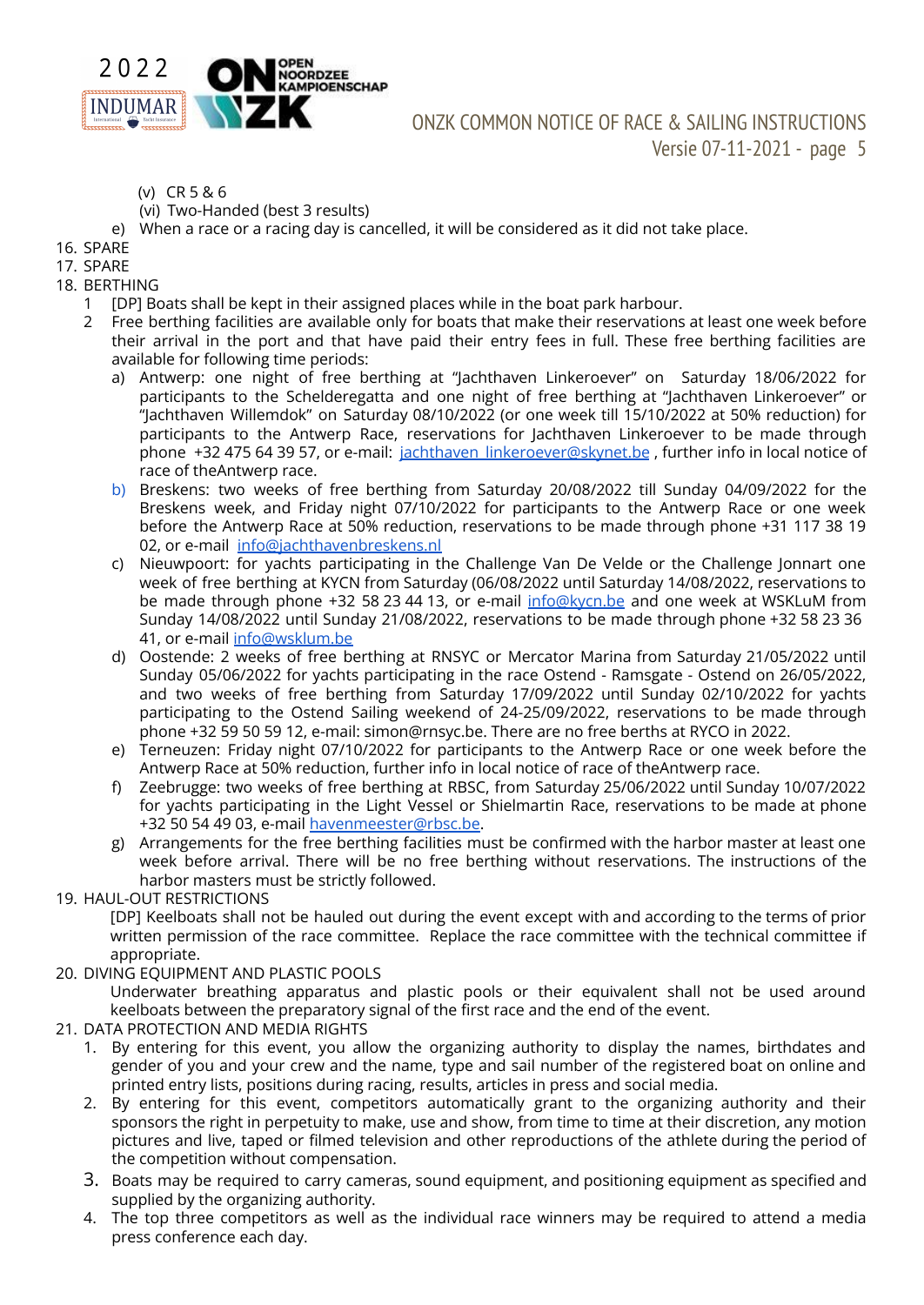

#### 5. Competitors may be required to be available for interviews at the event.

#### 22. RISK STATEMENT

- 1 Rule 3 of the Racing Rules of Sailing states: "The responsibility for a boat's decision to participate in a race or to continue racing is hers alone".
- 2 Sailing is by its nature an unpredictable sport and therefore inherently involves an element of risk. By taking part in an event, each competitor (parent for minors) agrees and acknowledges that:
	- a) they are aware of the inherent element of risk involved in the sport and accept responsibility for the exposure of themselves, their crew and their boat to such inherent risk whilst taking part in an event
	- b) they are responsible for the safety of themselves, crew and their boat and their property whether afloat or ashore
	- c) they accept responsibility for any loss, damage, personal injury or death to the extent caused by their own actions or omissions
	- d) their boat is in good order, equipped to sail in the event and they are fit to participate
	- e) the provision of a race management team, patrol boats and other officials and volunteers by the event organizer does not relieve them of their own responsibilities
	- f) the provision of patrol boat cover is limited to such assistance, particularly in extreme weather conditions, as can be practically provided in the circumstances
	- g) Their boat is adequately insured for the amount indicated below in NoR 23.
- 3 Nothing done by the organizers can reduce the responsibility of the skipper and crew of a boat, nor will it make the organizers responsible for any loss, damage, death or personal injury, however it may have occurred, as a result of the boat taking part in racing.
- 4 Boats, competitors and support persons are also reminded of their primary responsibility to offer assistance to any person overboard and to any boat or person in danger at any time. If a competing team stands by or assists, redress can be requested.

#### 23. INSURANCE

Each participating boat shall be insured with valid third-party liability insurance with a minimum cover of  $\epsilon$ 1.500.000 per incident or the equivalent.

#### 24. PRIZES

- 1 For Local events as indicated in the local notice of race.
- 2 Overall ONZK season:
	- a) The final prize giving ceremony of the Indumar Open North Sea Championship 2022 will be organized in collaboration with the WWSV on a date and location to be confirmed.
	- b) All IRC and CR yachts which raced in at least 5 out of 13 (12 for CR) racing days will be ranked and receive a prize. Prizes will not be delivered to owners who are not present during the prize giving ceremony.

#### 25. FURTHER INFORMATION

See local notices of race.

## COMMON SAILING INSTRUCTIONS

#### 1. **RULES**

- 1 See above "all events notice" §1.
- 2. **CHANGES TO SAILING INSTRUCTIONS**
	- 1 Any change to the sailing instructions will be posted before 0900 on the day it will take effect, except that any change to the schedule of races will be posted by 2000 on the day before it will take effect.

#### 3. **COMMUNICATIONS WITH COMPETITORS**

- 1 Radio communication may be used by the competitors only in case of:
	- a) Safety
	- b) Communication with authorities at sea or in harbors
	- c) Informing the RC of retirement
	- d) Informing the RC about their position
	- e) Reply to the RC when questioned by RC
	- f) To inform another competitor he is protested (see RRS 61)
- 2 The VHF channel used for information by the race committee: see Local Notice of Race and Local Sailing Instructions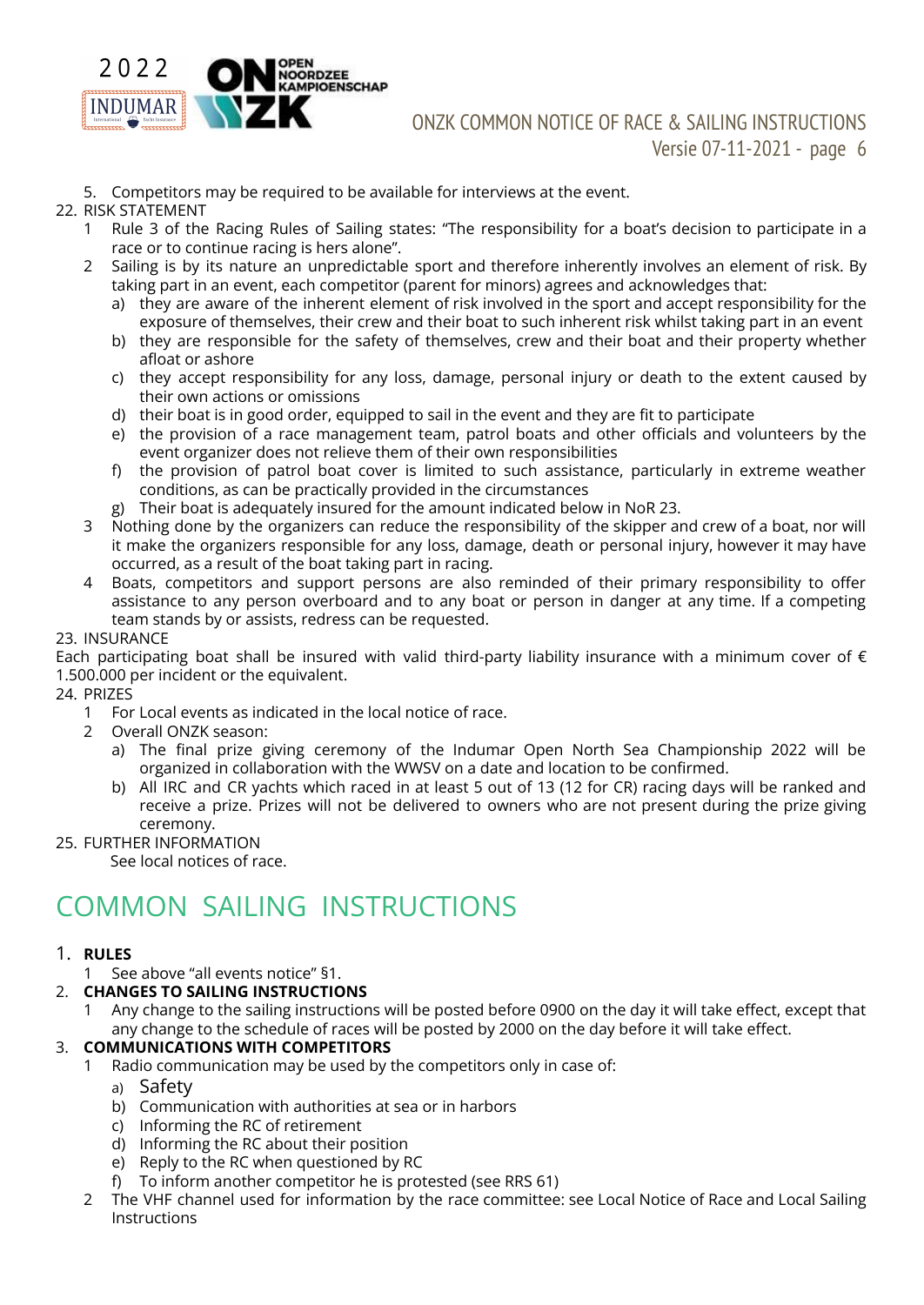

3 When sailing in harbors, the harbor approaches and crossing the shipping lanes in the Southern North Sea and the Scheldt, either before, during or after the race, yachts equipped with VHF shall keep a continuous listening watch on the appropriate channels.

#### 4. **CODE OF CONDUCT**

- 1 [DP] Competitors and support persons shall comply with reasonable requests from race officials.
- 2 [DP] Competitors and support persons shall handle any equipment by the organizing authority with care, seamanship, in accordance with any instructions for its use and without interfering with its functionality.

#### 5. **SIGNALS MADE ASHORE**

1 See local sailing instructions.

#### **6. SCHEDULE OF RACES**

1 See local sailing instructions.

#### 7. **CLASS FLAGS**

1 The class flags are:

| Class                                                          | Flag                              |  |  |
|----------------------------------------------------------------|-----------------------------------|--|--|
| IRC 1 (TCC $\geq$ 1,050)                                       | White flag                        |  |  |
| IRC 2 (1,000 $\leq$ TCC $\leq$ 1,050)                          | Yellow flag                       |  |  |
| IRC 3 (TCC < 1,000)                                            | Purple flag                       |  |  |
| CR 1 & 2 (TCF > 1,000)                                         | W flag                            |  |  |
| $CR$ 3 & 4 (0,930 <tcf <="1,000)&lt;/td"><td>K flag</td></tcf> | K flag                            |  |  |
| CR 5 & 6 (TCF <= 0,930)                                        | F flag                            |  |  |
| 2-handed                                                       | Light green flag above class flag |  |  |

2 The white, yellow and purple class flags for the IRC classes and the light green flags for dual-handed teams will be available at the organizing club for  $\epsilon$  10.

#### **8. RACING AREA**

1 See local sailing instructions

#### **9. COURSES**

1 See local sailing instructions

#### **10. MARKS**

1 See local sailing instructions

#### 11. **OBSTRUCTIONS**

See local sailing instructions

#### 12. **THE START**

- 1 The starting line will be defined in the local sailing instructions.
- 2 Races will be started using RRS 26 with the warning signal made 5 minutes before the starting signal.
- 3 [NP] [DP] Boats whose warning signal has not been made shall avoid the starting area during the starting sequence for other races.
- 4 If any part of a boat's hull is on the course side of the starting line at her starting signal and she is identified, the race committee will attempt to hail her name or sail number. Failure to hail her number or name, failure of her to hear such a hail, or the order in which boats are hailed will not be grounds for a redress for request. This changes RRS 62.1(a).

#### 13. **CHANGE OF THE NEXT LEG OF THE COURSE**

1 See local sailing instructions

#### **14. THE FINISH**

- 1 The starting line will be defined in the local sailing instructions.
- 2 If the race committee is absent when a boat finishes, she shall report her finishing time, and her position in relation to nearby boats, to the race committee at the first reasonable opportunity.

#### 15. **PENALTY SYSTEM**

1 See above "all events notice" § 14